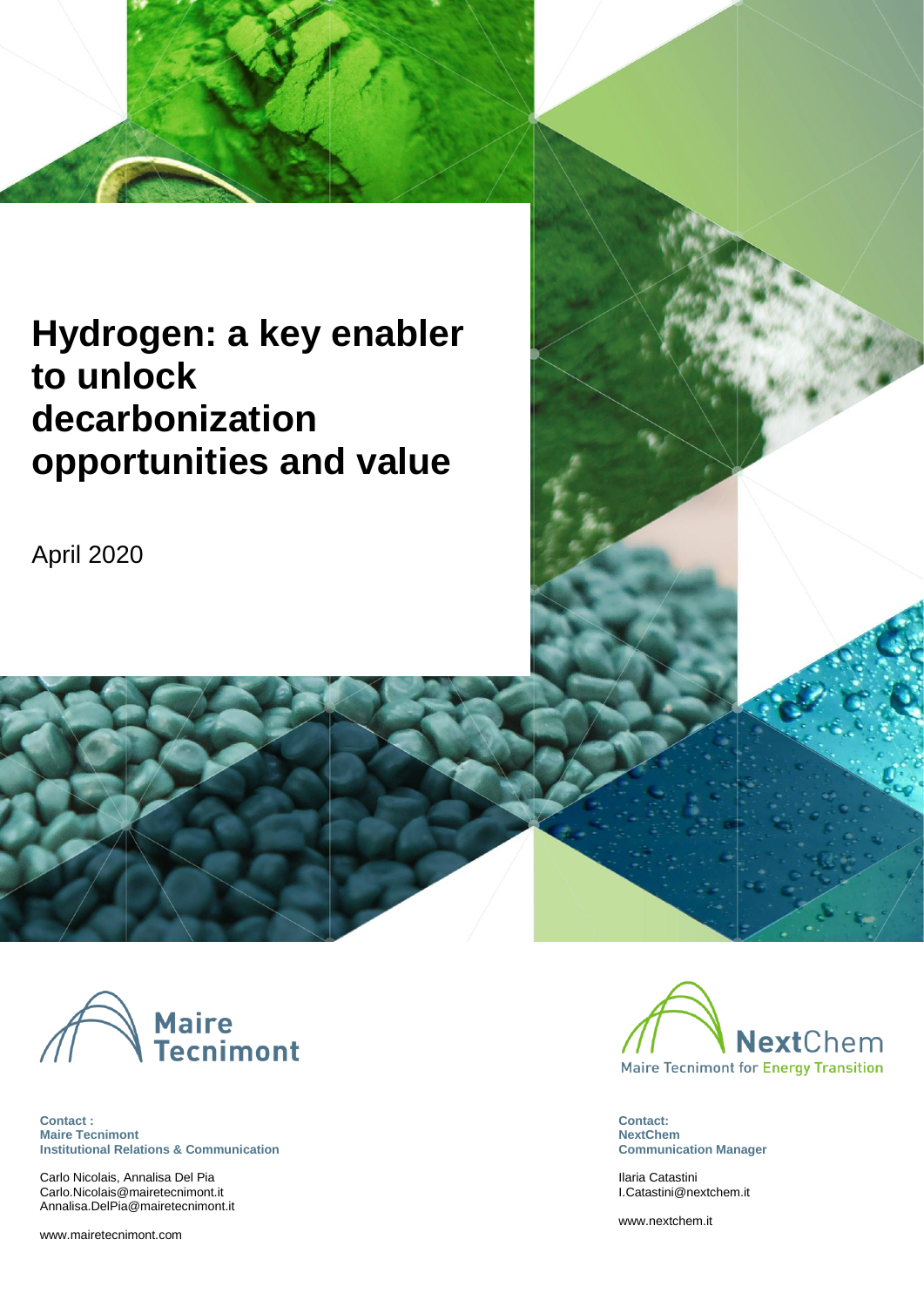#### **1. Context**

At the end of 2019, the European Commission presented the "European Green Deal", committing to a legally binding target of reaching net-zero carbon by 2050 and therefore becoming the world's first climate-neutral continent. This measure is accompanied with a broader roadmap of initiatives, including cutting emissions (reduction target for 2030 proposed at a level of 50-55%), investing in cutting-edge R&D (Von der Leyen – *European Commission President* – proposed to make up to €100 billion a year available to finance the transition to a low-carbon economy), and preserving Europe's natural environment.

Such evolution will put pressure on all businesses, with most impact on refineries, petrochemicals, steelmaking, cement and more in general all industrial segments characterized by heavy  $CO<sub>2</sub>$  emissions (covering ~60% of EU emission in 2015 if including power generation, residential & tertiary and industry segment). Companies are required to take action and reach an annual GHG balance between emissions released and allowances. Firms not complying with the above requirements will be fined by their respective governments through the adoption of Carbon Tax or Emissions Trading Systems.





Source: Bain & Company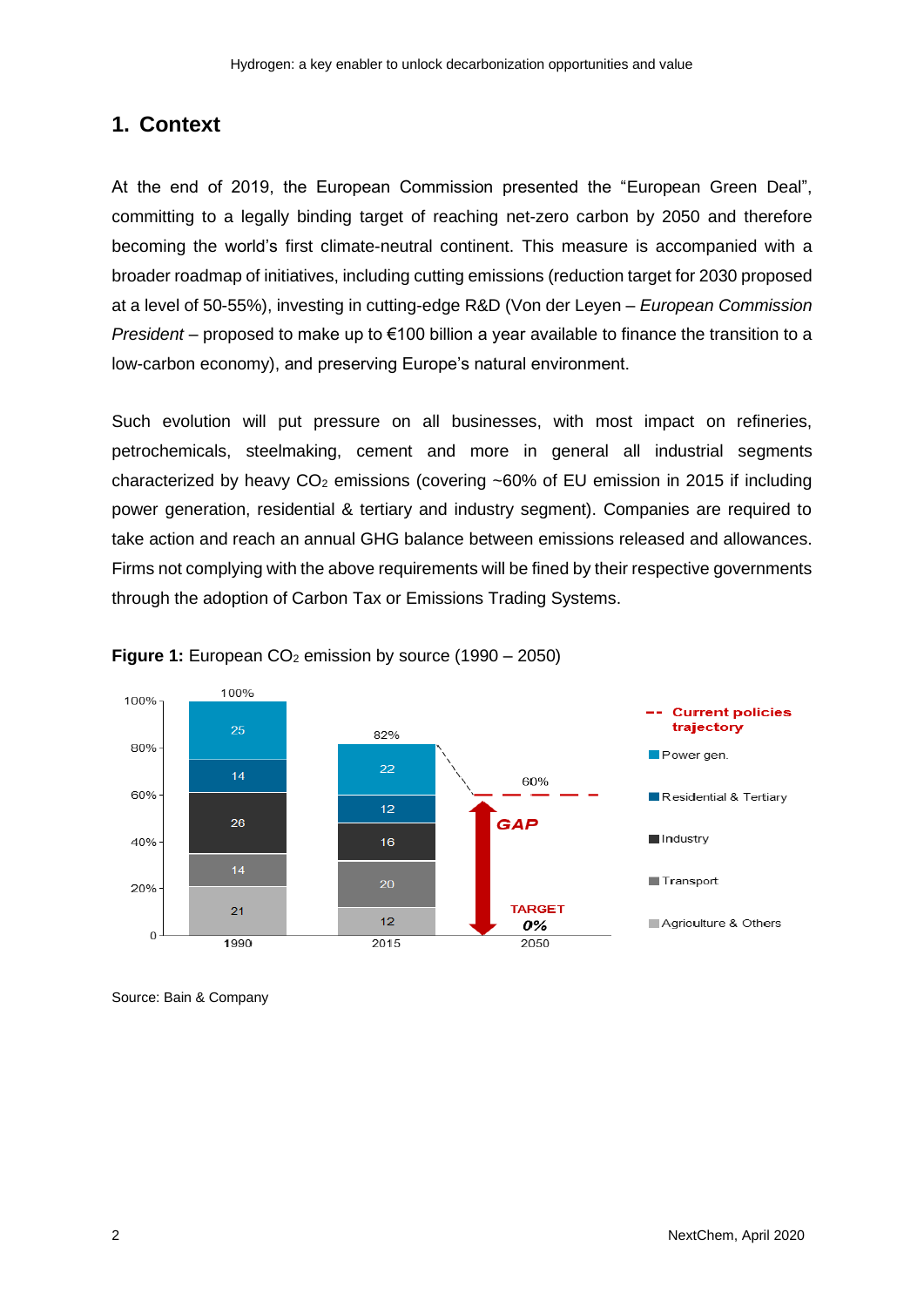**Commitment towards decarbonization –** Companies' strategies, as well as their approach to technology development, are shifting. Different levers can be exploited by heavy  $CO<sub>2</sub>$  emitting industries to comply with regulations, while limiting impacts on their profitability: (1) Assets' carbon footprint reduction; (2) Greener supply chains; (3) New revenue streams. For each of these areas, companies can undertake a wide variety of actions.

# $66$

*Decarbonization can become a profitable opportunity for businesses*

> P. Folgiero – CEO of Maire Tecnimont and NextChem

> > 77

1) **Assets' carbon footprint reduction**: improving safety (e.g. decrease employee exposure with automation),

reducing energy use of assets (e.g. waste heat recovery), ensuring environmental remediation of own assets, providing incentives to influence performance (e.g. compensation tied to emission), reducing venting and flaring, raising monitoring of leakage and maintenance activities;

- 2) **Greener supply chains**: this aspect includes collaborating or vertically integrating to improve suppliers' ESG, changing customer perspectives and consumer behaviors, renegotiating suppliers to alternative products and practices, auditing and certifying supply chain participants on ESG issues;
- 3) **New revenue streams**: this implies the rebalancing of traditional O&G asset portfolio to reduce carbon intensity of products or services, thus, generating new potential opportunities for the company. For instance, players could move towards renewable fuels solutions and recycling technologies, replacing single-use plastics with alternative products, and provide alternative energy storage solutions.

Even considering the importance of all the three levers, the paper will focus mainly on the first area of intervention, emerging as the most urgent one to be tackled. Concerning reduction of owned assets' carbon footprint, hydrogen can be an attractive lever to solve the decarbonization challenge. In fact, using hydrogen as sourcing feedstock (replacing fossil feedstock in the production of hydrocarbon-based chemicals) and fueling hydrogen in industrial processes to improve energy efficiency could lead to important GHG emission savings. Yet, to achieve such objectives and large-scale production of hydrogen, a series of challenges must be overcome.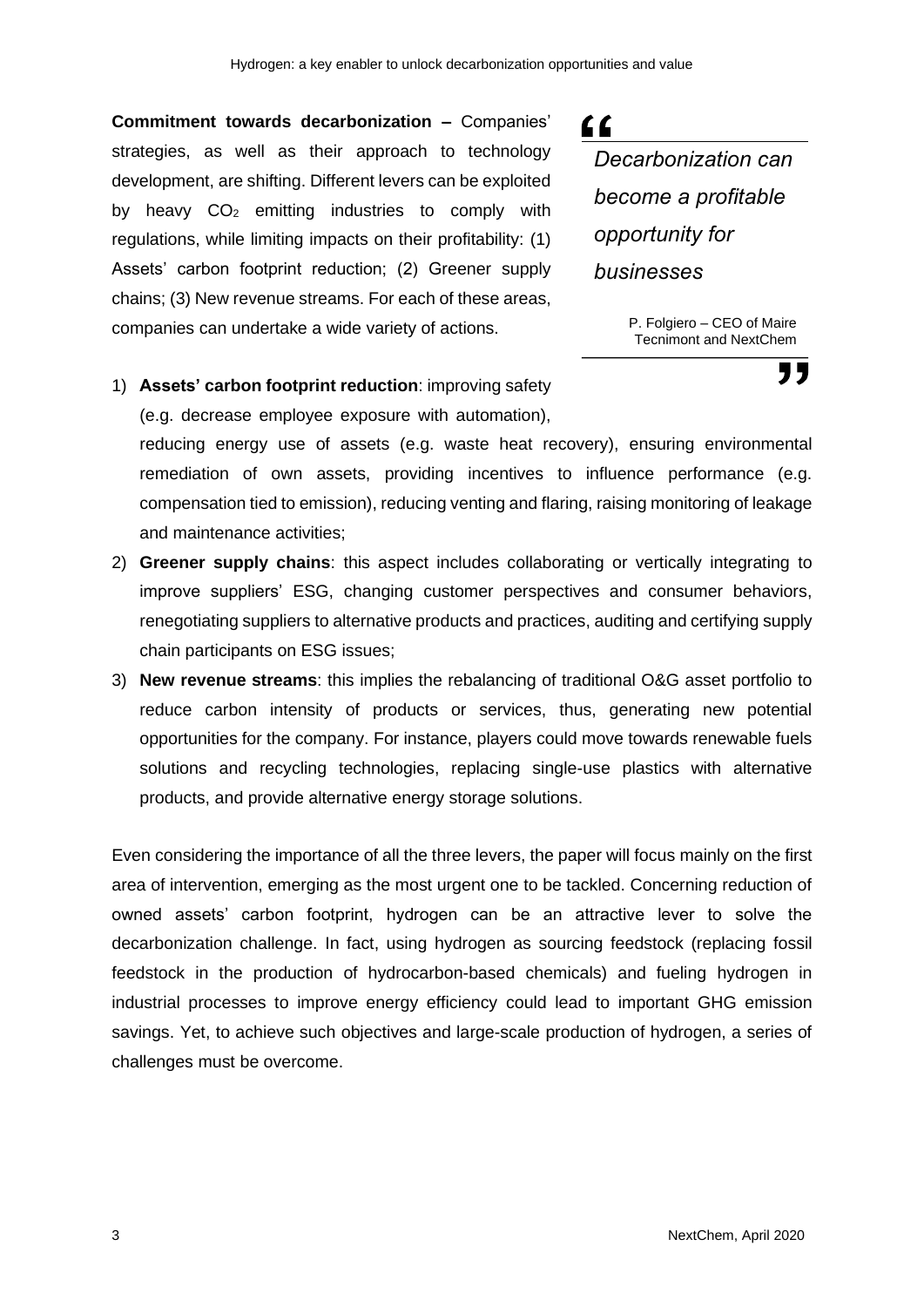#### **2. Hydrogen as key decarbonization enabler**

Generally, besides the possibility to store and use this resource as clean fuel without direct GHG emissions, hydrogen has the advantage to present clean pathways that could be adopted in its production. Three main types of hydrogen are identified, with different level of carbon intensity (Figure 2):

1) **Grey hydrogen:** hydrogen that is produced from natural gas through Steam Methane Reforming (SMR)



P. Folgiero – CEO of Maire Tecnimont and NextChem

"

or reforming of other hydrocarbons. The process concurrently produces  $CO<sub>2</sub>$ . This currently represents ~75% of today's hydrogen production.

- 2) **Blue hydrogen:** in this case, the CO<sub>2</sub> associated with hydrogen production from fossil fuels is captured and permanently stored or reused (CCUS). The process can serve as a bridge to longer-term sustainable solutions. Furthermore, electrification of steam methane reforming or the gasification of plastic waste could potentially half the production of  $CO<sub>2</sub>$  to be captured and stored and, therefore, provide a viable economic alternative to grey hydrogen. These concepts are currently under development in the Maire Tecnimont Group under the name of "Super Blue™" hydrogen and circular hydrogen.
- 3) **Green hydrogen:** hydrogen is produced from renewable electricity and water through electrolysis. Using 100% renewable electricity, this process allows for the lowest carbon intensity. Yet, as of now, less than 2% of the H2 is produced in this way due to high costs.



**Figure 2:** H2 carbon intensity – comparison between grey, blue and green H2 (kgCO<sub>2</sub>/kgH<sub>2</sub>)

Note: 1) CCUS = Carbon Capture Utilization and Storage; (2) The above graph takes into account 100% use of the underlying sources (e.g. coal, NG, biomass, renewable energy). By lowering the respective proportion of production source, CO<sup>2</sup> emissions could increase or decrease according to the case. For instance – in the case of green hydrogen – assuming a lower utilization of renewables, CO<sub>2</sub> emissions could increase sensitively Source: Goldman Sachs (Equity Research, February 2020)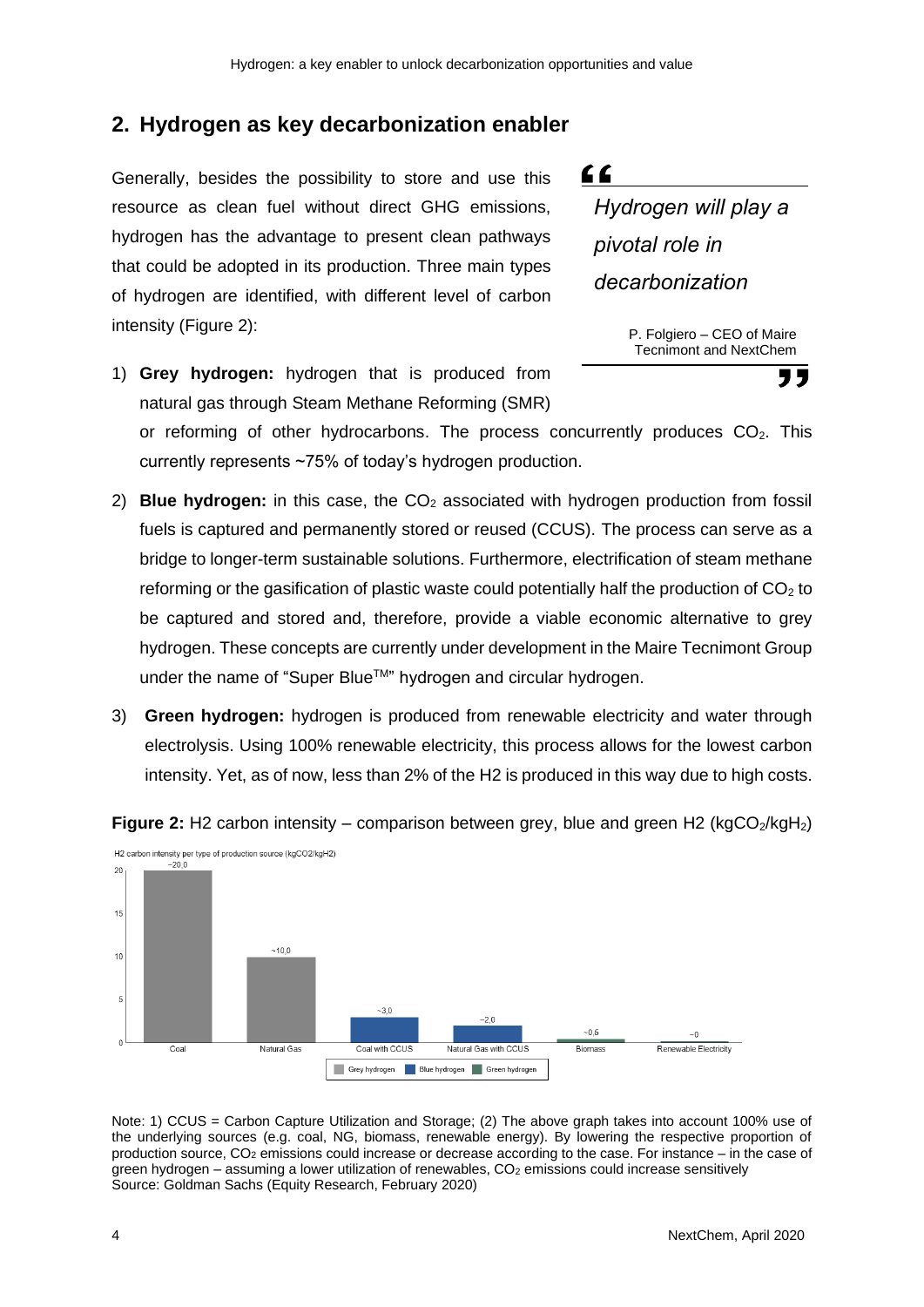Green hydrogen, as discussed above, is the lowest carbon intensive option, nonetheless several challenges related to its production exist. In fact, while the technology is well-known, currently the costs associated with it are industrially prohibitive. Therefore, current industrial hydrogen consumers (e.g. refineries, petrochemicals) and potential future consumers, like steelmaking and heavy-duty mobility, are called to act and contribute to industrialize the existing technological solutions in the realm of green hydrogen rendering it financially feasible.

**Current hydrogen challenges –** Today, hydrogen is mainly produced through Steam Methane Reforming, hence a grey type. Only a minor role is left to green hydrogen. The main reason for this is attributable to a green hydrogen's non-competitive cost of production, mainly driven by the following factors: complex supply chains, high CAPEX for the electrolyzer, which is the main component of a green hydrogen production plant, high renewable energy costs, un-continuous availability of renewable energy, relative low ratio of renewable energy (vs. total energy supplied) and low operational scale advantages.

In facts, as shown in Figure 3, while the cost of conventional hydrogen is in a range of ~1.0\$/kg to ~3.5\$/kg (according to raw materials used and whether or not carbon capture storage is applied), green hydrogen shows higher production costs landing in a range of  $\sim$ 2.0\$/kg to ~7.0\$/kg, depending on green energy availability and pricing. Therefore, besides the associated CAPEX expenditure mainly related to electrolyzer, operating times and their conversion efficiencies, the key obstacle in enabling decarbonization through green hydrogen lies on the hydrogen cost of production. (Figure 3)

**Figure 3:** Hydrogen range costs **–** comparison between grey, blue and green hydrogen cost of production (US\$/kgH2)



Note: 1) CCUS = Carbon Capture Utilization and Storage; (2) The above graph and respective costs take into account 100% use of underlying sources (e.g. coal, NG, biomass, renewable energy). The use of a different feedstock production mix may affect prices.

Source: Estimates based on Goldman Sachs (Equity Research, February 2020)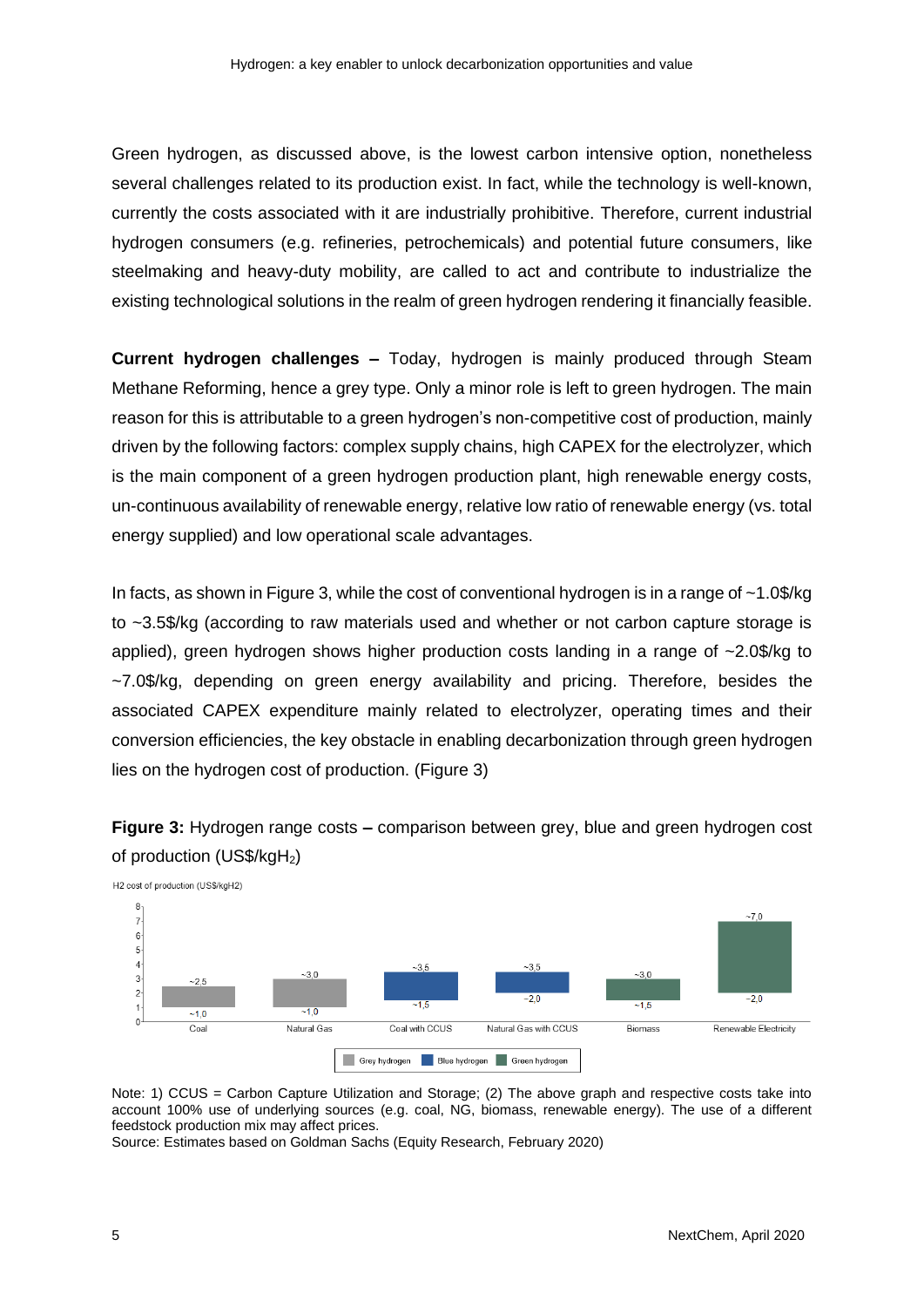With an eye to the future, CAPEX and marginal cost of electricity could dramatically lower the hurdle and therefore increase green hydrogen competitive positioning. On top of that, "regulatory sandbox" and key stakeholders' partnership could play a role to accelerate its adoption. The former in the shape of proper incentives schemes, while the latter through cost socialization and development of necessary conditions for large-scale adoption.

As shown previously, high uncertainty fluctuates around green hydrogen costs. Whether or not this hydrogen would reach competitiveness in terms of production costs is strictly dependent on country-specific dynamics. Only when the rate of renewable energy prevails over the total electricity supplied (range between 50% and 70% on a case-by-case level), then electrolyzers (and therefore green hydrogen) could become self-sustaining. Developed countries like Norway, Sweden, Denmark and Canada can be taken as a leading example in the field of renewable energy availability, and in these regions green hydrogen projects are starting to be implemented.

**NextChem low-carbon hydrogen proposition –** In this transitory phase, before green hydrogen reaches its maturity level, blue hydrogen and circular hydrogen produced from waste gasification could play an important role in the production of a low-carbon substitute. In particular, the electrification of steam methane reformers followed by  $CO<sub>2</sub>$  sequestration, represents a great vehicle to support the hydrogen development while minimizing the impact of  $CO<sub>2</sub>$  emissions. In this field, Kinetics Technology (KT) – a subsidiary of Maire Tecnimont and NextChem's sister company – is not only a global leader of steam reforming technologies, but it is also developing a proprietary technology in the field of electric steam reforming, namely "Super BlueTM" hydrogen. Production of circular hydrogen, on the other hand, involves the gasification process, consisting in heating plastic waste with oxygen to produce syngas. In this field, NextChem is currently developing projects for the industrial scale deployment of this technology.

Moving forwards and discussing in depth the future hydrogen context, NextChem is emerging with a broad and clear value proposition:

- Leveraging on renewable energy, natural gas and plastic waste to open new routes for low-carbon hydrogen production (Case Study 1);
- Leveraging on production of green hydrogen and green methane to de-carbonize the gas distribution network (Case Study 2);
- Introducing green hydrogen as industrial feedstock to ramp-up renewable diesel production (Case Study 3).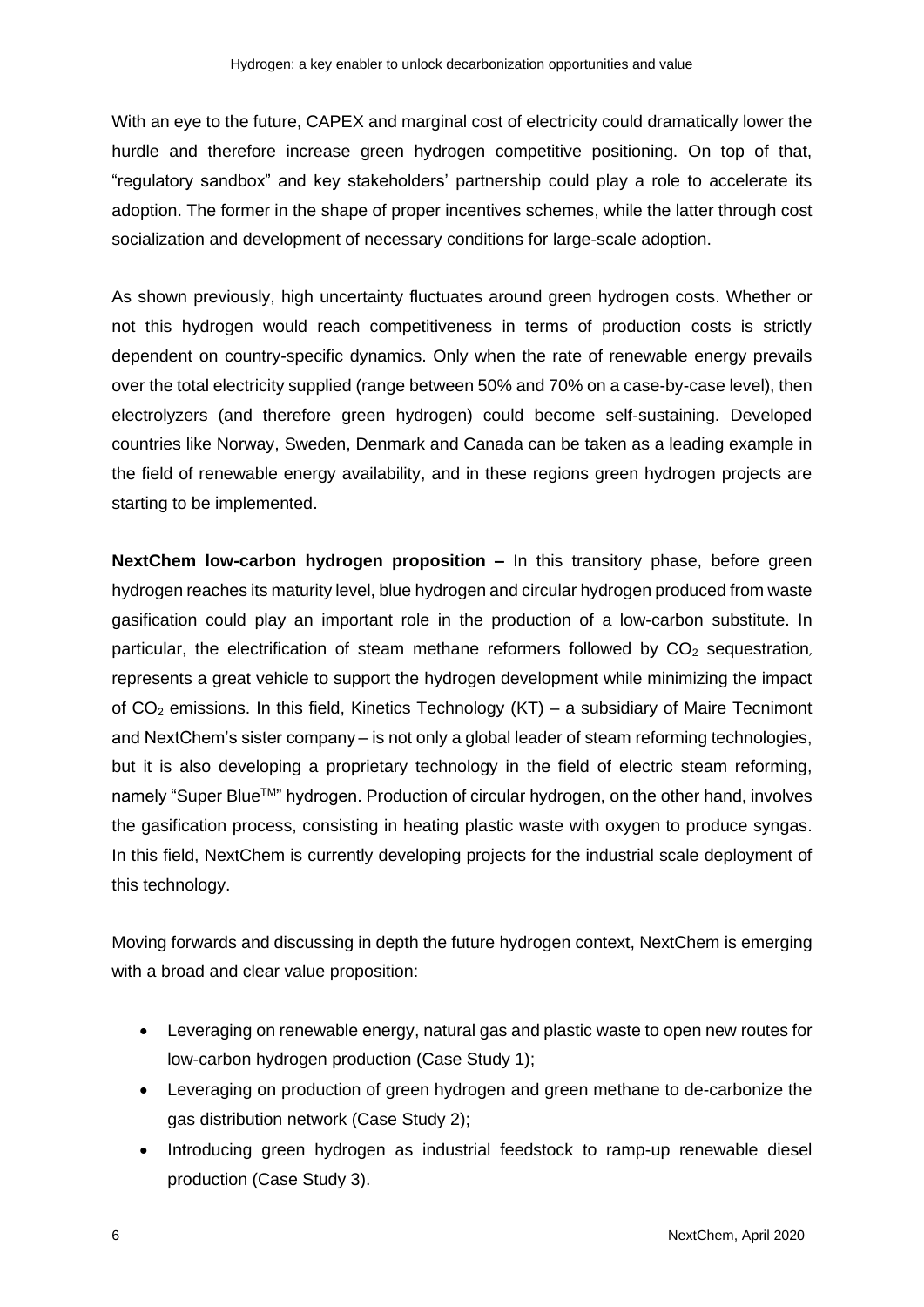# **Case Study 1 – Green, circular and "Super BlueTM" hydrogen production scheme: leveraging on renewables, natural gas and plastic wastes to open new routes for low-carbon hydrogen production**

Below a graphical representation of NextChem proposition to produce and inject green, "Super BlueTM" and circular hydrogen in the gas distribution networks. The potential initiative would leverage the increasing appeal of renewable energy sources as well as the vast abundance of natural gas and plastic wastes to produce respectively green hydrogen, "Super Blue<sup>TM</sup>" hydrogen and circular hydrogen, through technologies of electrolysis, electrical steam methane reforming and gasification. Once produced, this hydrogen could be used as feedstock for steelmaking plants or refineries or could be distributed and used to feed a wide variety of areas both indirectly and directly. In the first case, industrial plants, non-residential structures (e.g. hospitals) and residential places could be the main clients, while for the direct utilization, the heavy-duty mobility segment is considered as key target. (Figure 4).



**Figure 4:** Overview of potential green experimental initiative related hydrogen

## **Case Study 2 – Green hydrogen and methane for Power-to-Gas: storing renewable power decarbonizing the gas network**

Besides the efforts in the production and injection of both green and "circular" hydrogen in the gas distribution networks, NextChem is also developing Power-to-Gas (P2G) applications.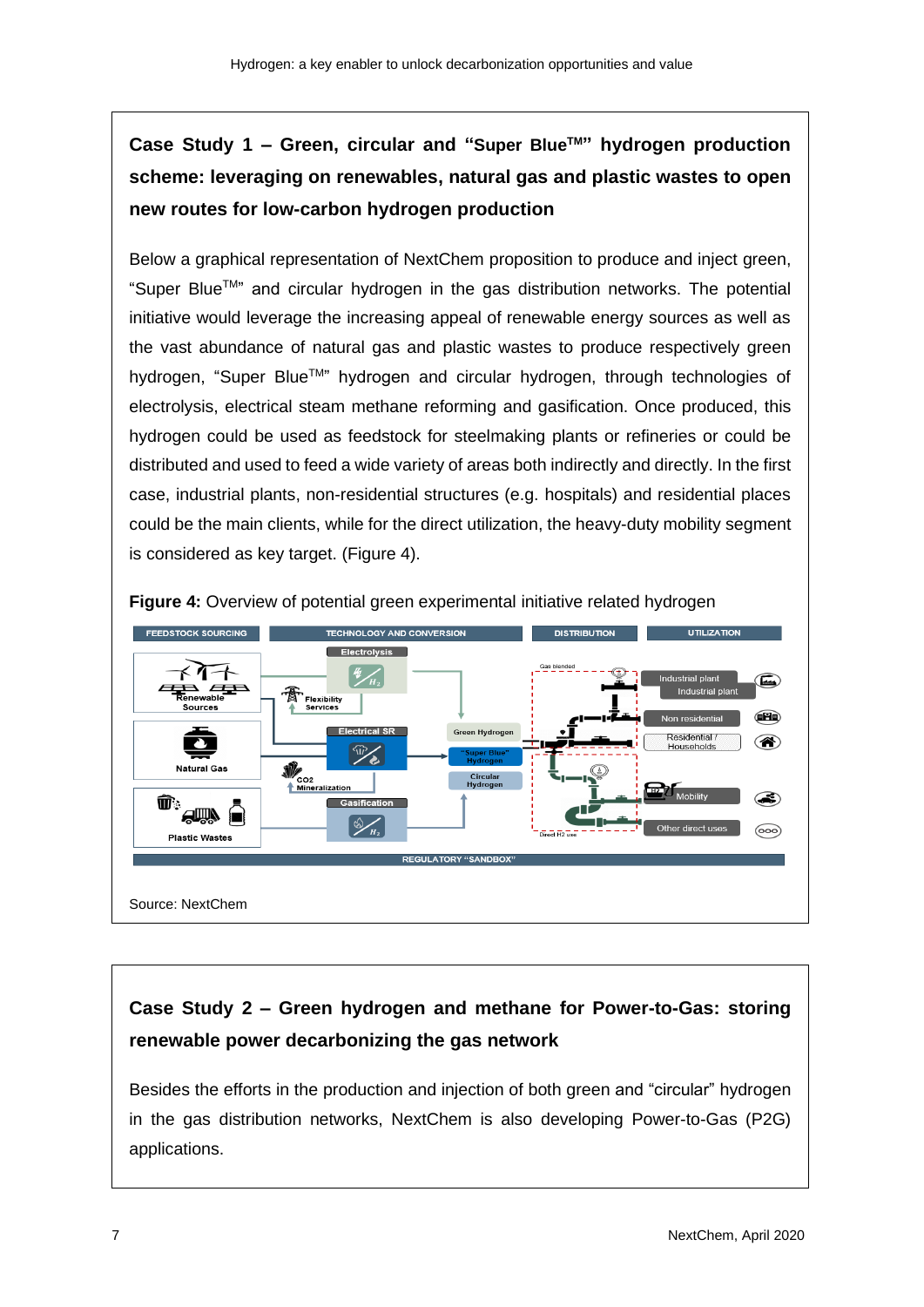P2G as a way to connect the power grid with the natural gas network, adding flexibility to the grid and enabling to store potential peaks of renewable energy production peaks in the form of Synthetic Natural Gas (SNG), avoiding its waste (i.e. *curtailment*).

SNG, like bio-methane obtained from biogas production, is in any way the same molecule found in fossil natural gas, with a notable exception: it is carbon neutral. By being the same molecule, thus, having the same properties of fossil natural gas, a seamless injection in the gas network could be achieved. This could contribute to the decarbonization of the system without the need for significant upgrades to the infrastructure, and without any impact on the final users.

P2G technologies produce SNG from green hydrogen and  $CO<sub>2</sub>$ , water and heat being the only byproducts of the reaction: this use of  $CO<sub>2</sub>$  and green hydrogen as feedstock enables a zero-sum emissions game, while also displacing the use of more carbon intensive fossil natural gas.

One of the immediate source of the  $CO<sub>2</sub>$  feedstock that can be identified is biogas production: when producing biogas from anaerobic digestion, only half of the resulting gas is bio-methane, the balance being  $CO<sub>2</sub>$ . If this  $CO<sub>2</sub>$  is converted to SNG with P2G technologies, it could double the bio-methane production of the biogas plant, exploiting potential synergies like the connection to the gas network and the reuse of water and heat in the biogas production.

The production of decarbonized natural gas in the form of SNG could also represent an immediate answer to the need to transition the heavy-duty transportation to a less carbon intensive future, relying on a more established fuel (e.g. heavy-duty mobility based on Liquefied Natural Gas or Compressed Natural Gas is already a reality).



#### **Figure 5:** Power-to-Gas system: overview scheme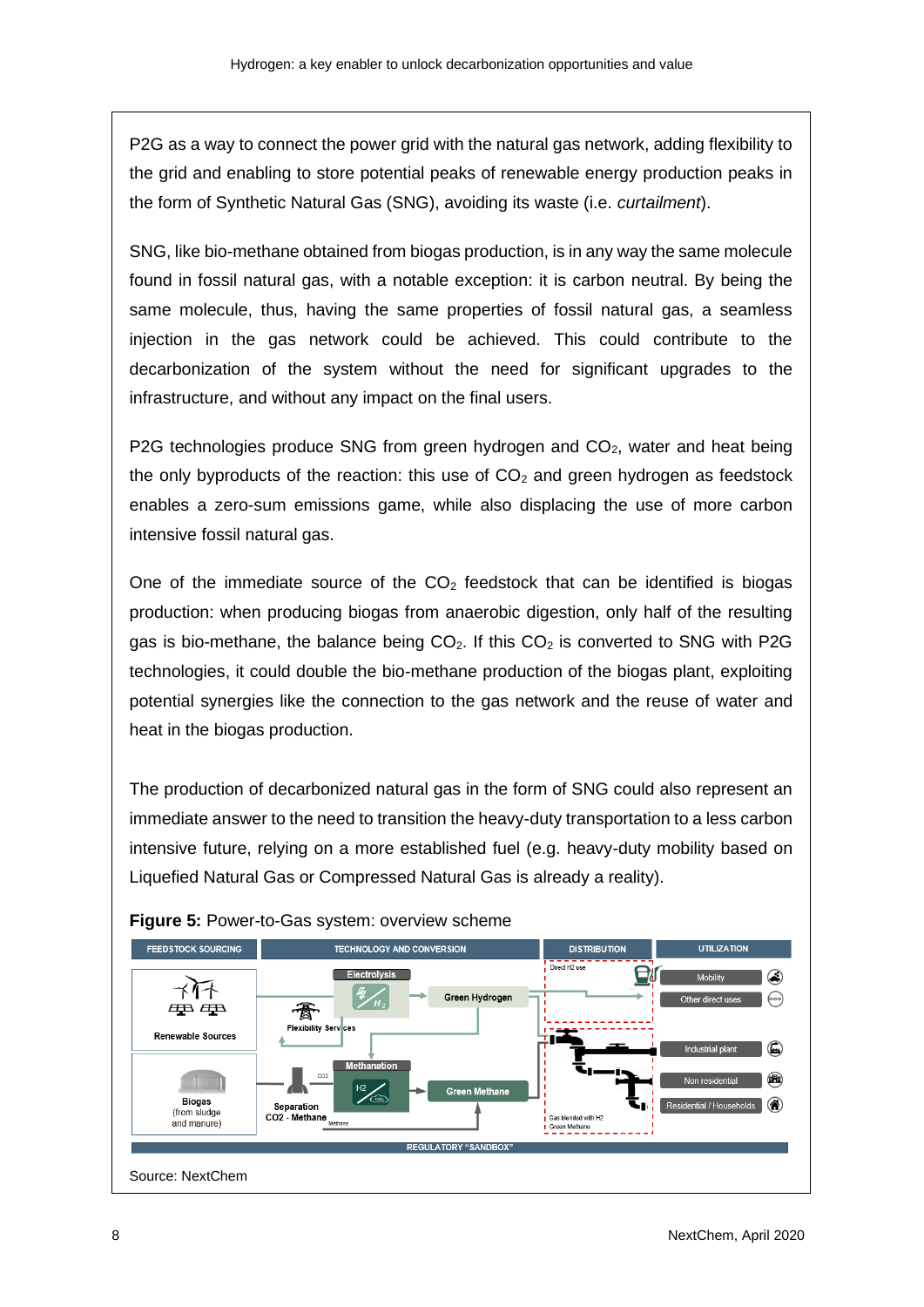## **Case Study 3 – Creating new routes for renewable diesel production by introducing green hydrogen as feedstock**

Concerning the biorefinery segment, NextChem is currently developing a new proposition aimed at using green hydrogen as an industrial feedstock. In fact, the renewable fuel market offers increasing regulatory incentives to producers of fossil fuel substitutes with low  $CO<sub>2</sub>$  footprint.

In particular, HVO (Hydro-treated Vegetable Oil) – an emerging type of renewable fuel able and direct substitute of petroleum diesel – is produced via hydrotreatment of triglycerides and FFAs into long-chain hydrocarbons. Thus, the production requires significant amounts of hydrogen from an on-site facility or pipeline. In parallel, an increasing number of states such as California and Oregon provide credits (through Low Carbon Fuel Standard and Oregon Clean Fuels Program) according to the carbon intensity of fuel, and the efficiency by which a vehicle converts the fuel into usable energy. Therefore, by replacing the current use of grey hydrogen with green hydrogen, HVO producers could see a significant increase in their revenue model, mainly tied to the incentive schemes applied on a state-by-state level. The lower carbon intensity of green hydrogen could in fact provide producers with a higher credit, ultimately lowering financial burden associated with the high HVO costs and making renewable diesel production even more profitable.

To achieve the above objective scheme, NextChem can offer its competences to carryout project development activities; connecting HVO producers with potential investors willing to build and operate green hydrogen plants, hence making green hydrogen available as an over-the-fence feedstock. Moreover, NextChem has the capabilities to undertake the full-wrap engineering, procurement and construction activities.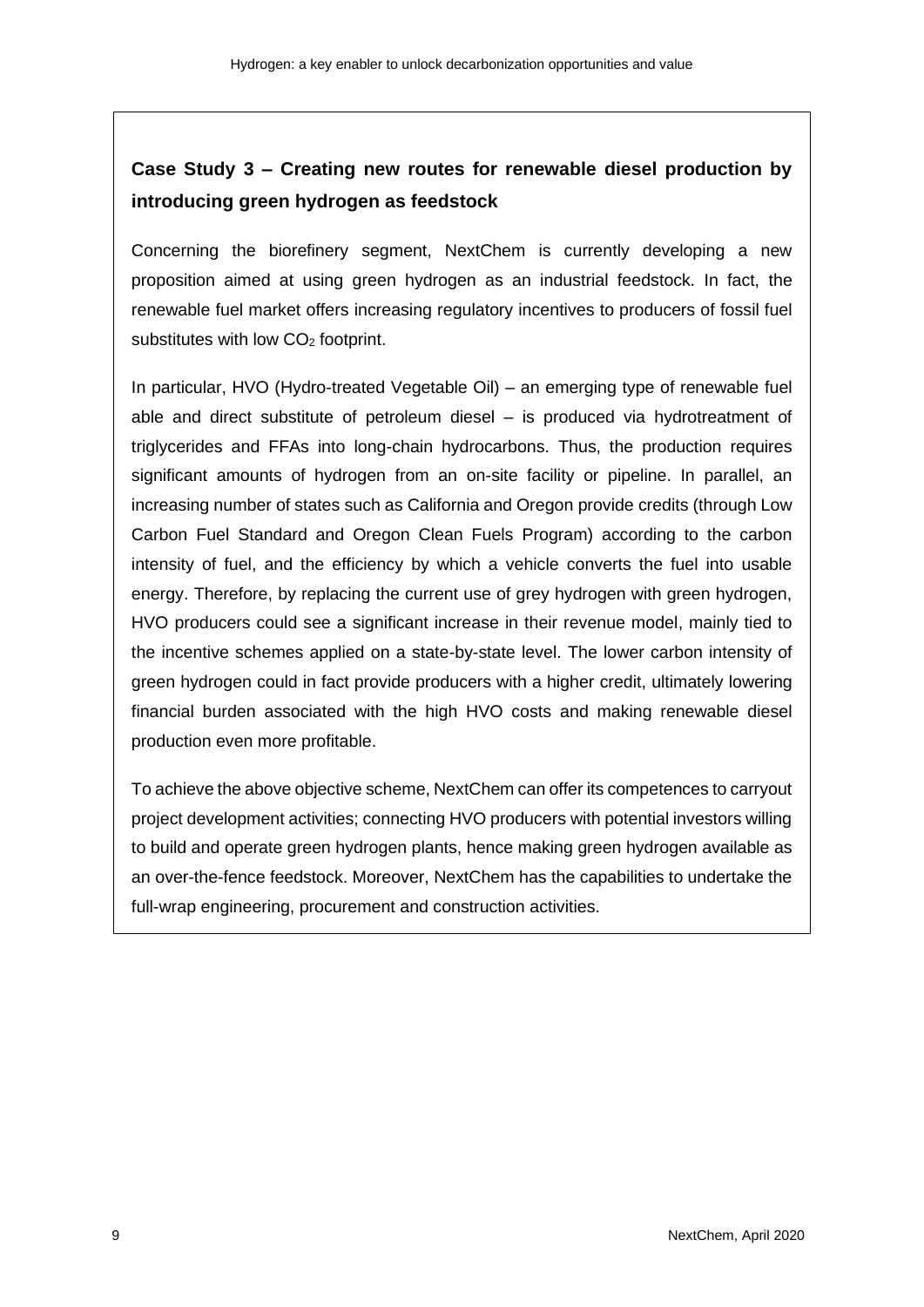#### **3. Key transition enablers**

Shifting towards green hydrogen and therefore accelerating the decarbonization phenomenon requires industrial players to collaborate in order to implement firstly pilots, and, more importantly largescale project. This strategy could allow players to share costs and risks, while at the same time reducing the complexity associated with projects and implementations.

An increasing number of players are moving in this direction. For instance, just to mention one of them, the Swedish steel company SSAB, in the attempt to produce a completely fossil-free steel by 2026, has launched a joint venture with the iron ore supplier LKAB and the energy company Vattenfall. The partnership, also supported by the Stockholm Environment Institute  $\alpha$  . The set of  $\alpha$ 

*We see a world of opportunities from codevelopment of disruptive technologies and JV to create green chemistry capacity and joining forces to further the debate*

> P. Folgiero – CEO of Maire Tecnimont and NextChem

and the Swedish Energy Efficiency, focuses on replacing coal with hydrogen in the steelmaking process.

Partnerships and experimental initiatives among industrial operators (including large incumbents and new-entrant startups) must continue to grow in the short term to socialize costs and develop technological advantages for a future large-scale application. Sharing investments will be important for developing significant expertise and capabilities. Companies should therefore set up organizations and business alliances across key stakeholders, vertical as well as horizontal to overcome major barriers (related to costs and risks) associated with technologies at an early maturity stage such as green hydrogen.

For industrial players, green hydrogen can be a strategic opportunity to maintain competitive positioning in the industry; yet, to do so, they need to collaborate across the value chain, hence, becoming an integrated part of the solution to decarbonization.

NextChem is the partner to accelerate transition towards green hydrogen and therefore decarbonization. Thanks to our technological background, our long-lasting experience on hydrogen production and our leadership in the natural feedstock, we are the ideal partner for the industrialization and commercialization of sustainable innovation.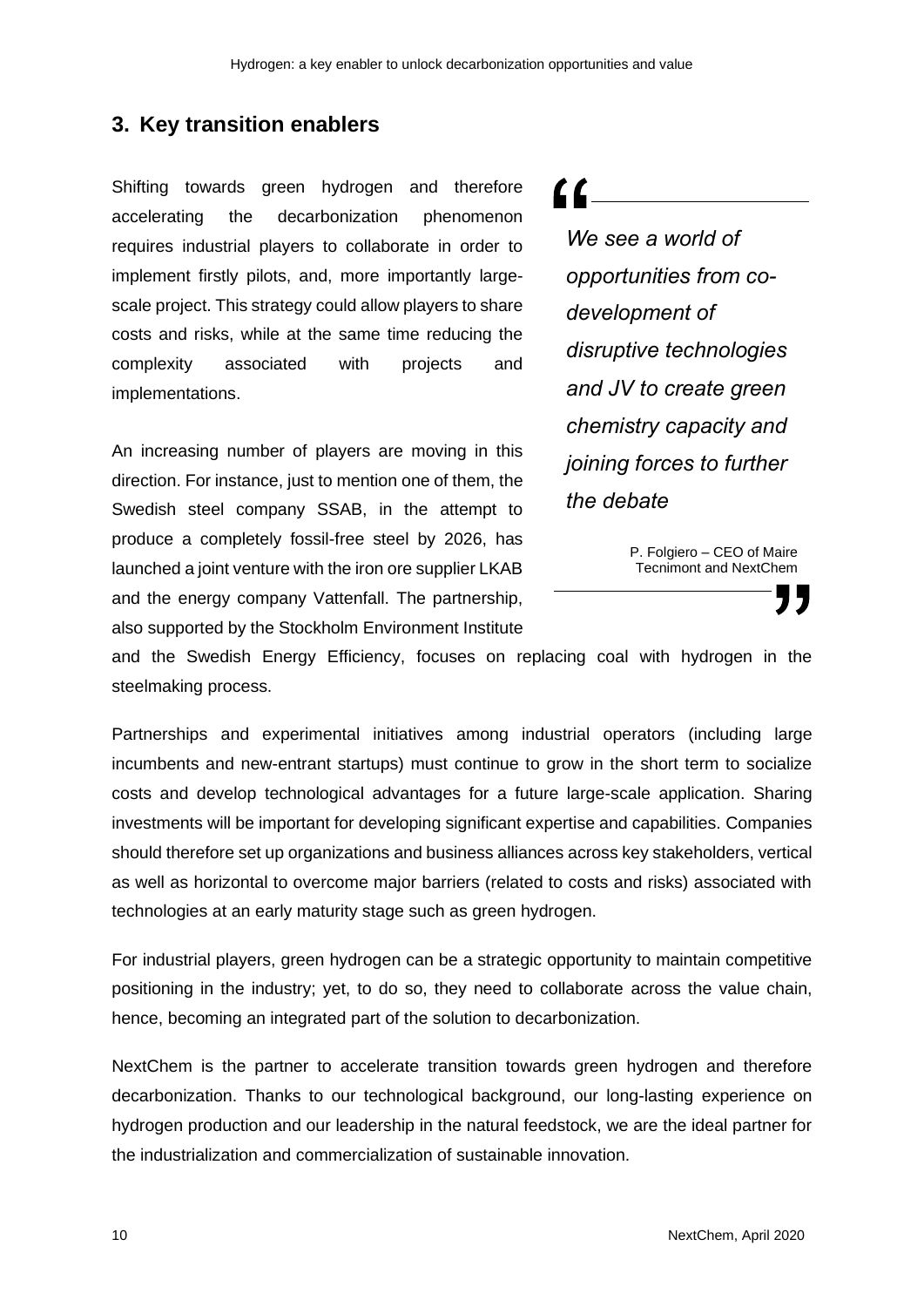Following the principle of low capital intensity, collaborations and scouting, we are able to bridge the gap between the idea born in the laboratory and production on an industrial scale. We are industrializers of innovation and we are already collaborating with major players in the industry to develop technology fit for each of their purpose.

More information on NextChem can be found online: [www.nextchem.com](http://www.nextchem.com/)